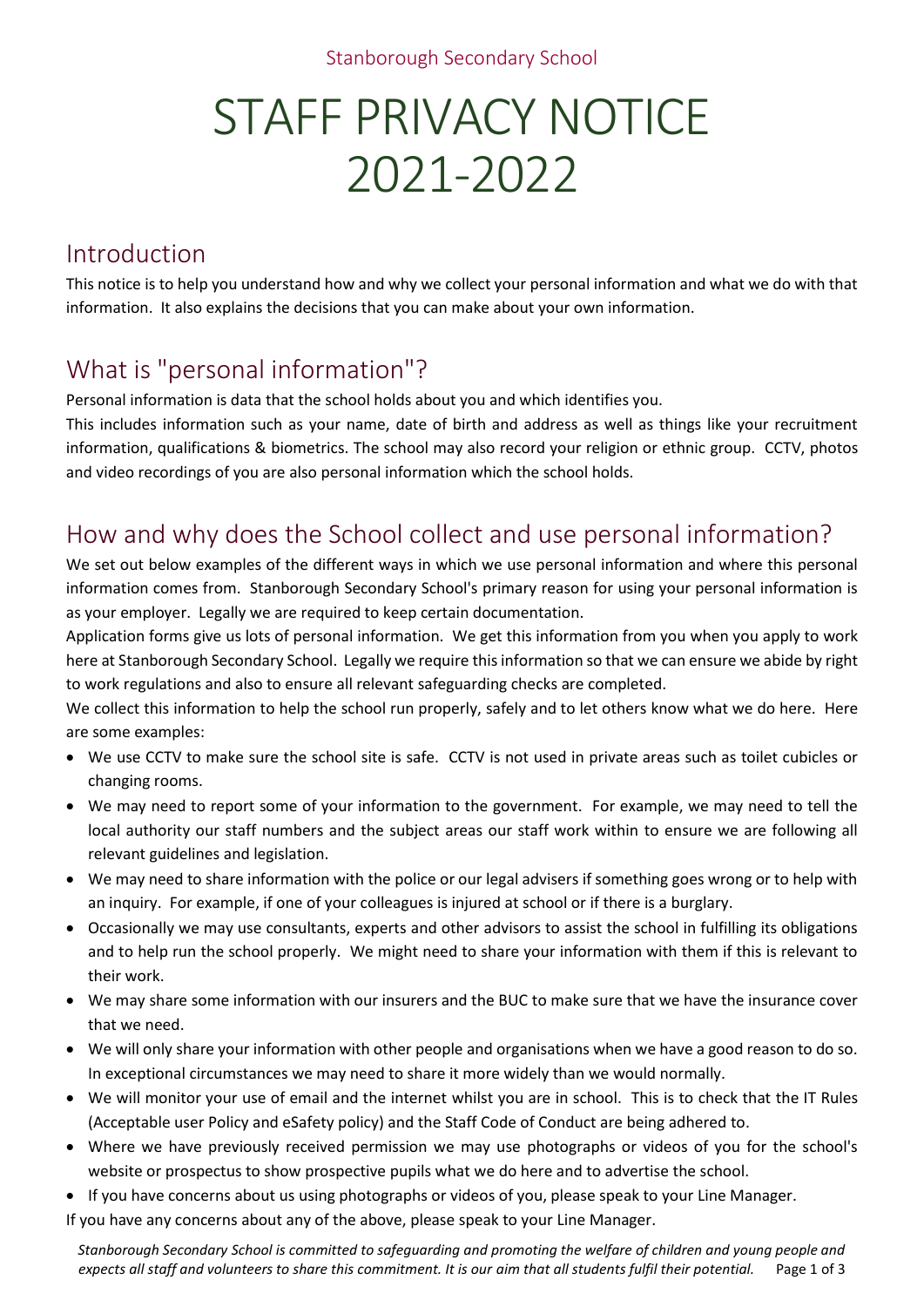# Our legal grounds for using your information

This section contains information about the legal basis that we are relying on when handling your information.

#### 1. Legitimate interests

This means that the processing is necessary for legitimate interests except where the processing is unfair to you. The school relies on legitimate interests for most of the ways in which it uses your information. Specifically, the school has a legitimate interest in:

- Being your employer.
- Safeguarding and promoting your welfare whilst in school.
- Promoting the objects and interests of the school. This includes fundraising e.g., if we want to raise money to fund special projects.
- Facilitating the efficient operation of the school.
- Ensuring that all relevant legal obligations of the school are complied with.

In addition, your personal information may be processed for the legitimate interests of others. For example, we may use information about you when investigating a complaint.

#### 2. Legal obligation

Where the School needs to use your information in order to comply with a legal obligation, for example if an incident occurs. We may also have to disclose your information to third parties such as the courts, the local authority or the police where legally obliged to do so.

#### 3. Vital interests

For example, to prevent someone from being seriously harmed or killed or to protect the vital interests of any person where that person cannot give consent, for example, if they are seriously hurt and are unconscious.

#### 4. Public interest

Stanborough Secondary School considers that it is acting in the public interest when providing education. Stanborough Secondary School must also comply with an additional condition where it processes special categories of personal information. These special categories include: personal information revealing racial or ethnic origin, political opinions, religious or philosophical beliefs, genetic information, health information, and information about sex life or orientation.

# 5. Substantial public interest

The processing is necessary for reasons of substantial public interest.

#### 6. Legal claims

The processing is necessary for the establishment, exercise or defence of legal claims. This allows us to share information with our Local Education Authority, legal advisors and insurers.

#### 7. Medical purposes

This includes medical treatment and the management of healthcare services.